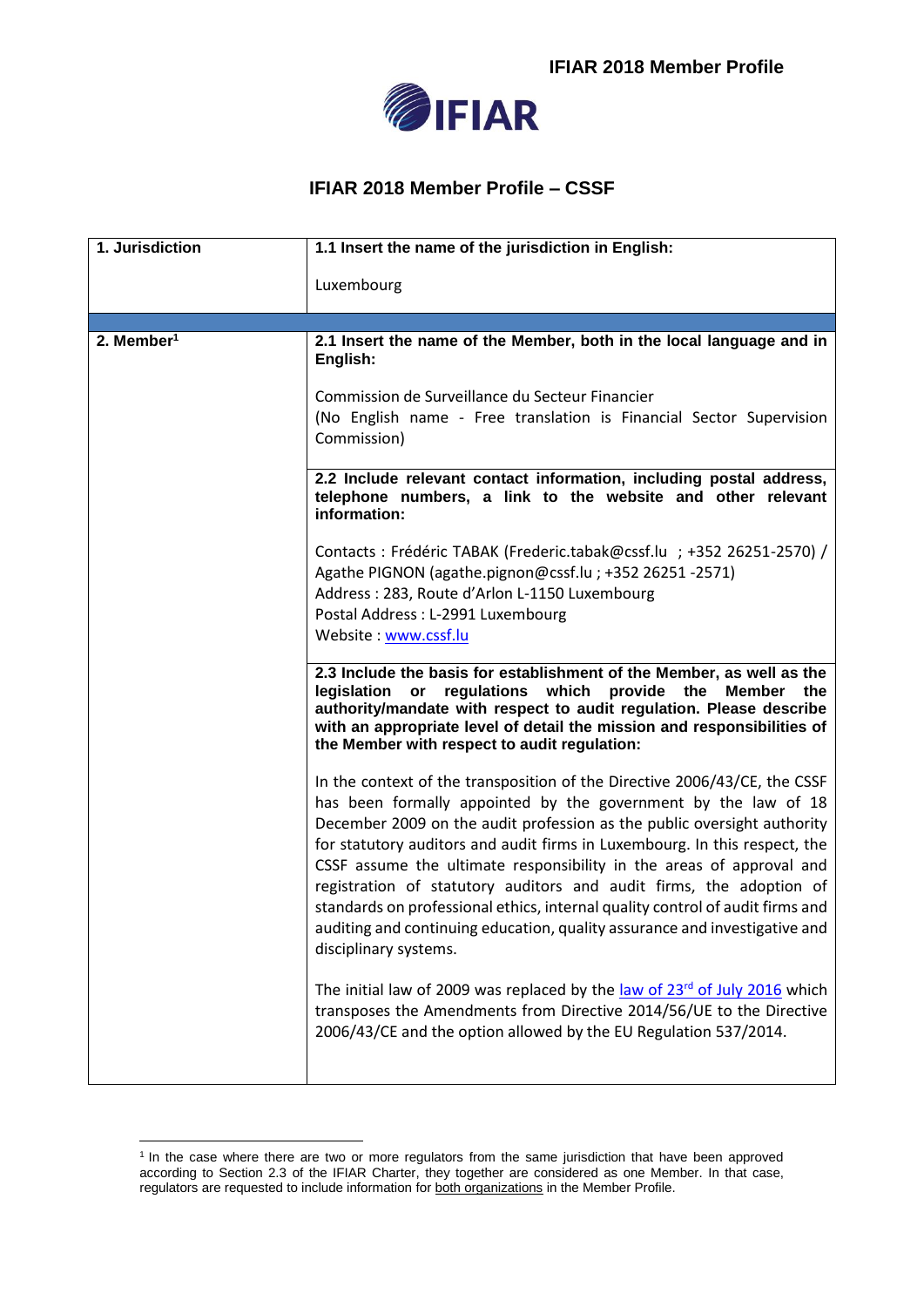

|                                                                  | The only change in the mandate to the CSSF is the competence for the<br>resolution of out-of-court complaint in relation to statutory audit of<br>accounts.<br>2.4 Have there been any major changes to the Member's organization<br>or to the governing legislation since completing last year's Member<br>Profile?<br>$\Box$ Yes<br>⊠ No<br>If yes, please describe these changes with an appropriate level of<br>detail:<br>N/A                                                                                                                                                                                                                                                                                                                                                                                                                                                                                                                                                                                                                                                                           |
|------------------------------------------------------------------|--------------------------------------------------------------------------------------------------------------------------------------------------------------------------------------------------------------------------------------------------------------------------------------------------------------------------------------------------------------------------------------------------------------------------------------------------------------------------------------------------------------------------------------------------------------------------------------------------------------------------------------------------------------------------------------------------------------------------------------------------------------------------------------------------------------------------------------------------------------------------------------------------------------------------------------------------------------------------------------------------------------------------------------------------------------------------------------------------------------|
|                                                                  |                                                                                                                                                                                                                                                                                                                                                                                                                                                                                                                                                                                                                                                                                                                                                                                                                                                                                                                                                                                                                                                                                                              |
| <b>Governing Body</b><br>3.<br><b>Composition and</b><br>members | 3.1 Describe with an appropriate level of detail the current<br>composition of the Member's governing body, including the ratio<br>between Board members who are independent from the audit<br>profession and those who are not <sup>2</sup> . The audit profession includes, for<br>example: audit firms, professional accountancy bodies and bodies or<br>entities associated with the audit profession.<br><b>CSSF Board:</b><br>Chair: Isabelle GOUBIN 5 years (end 31.12.2022) - independent<br>Vice-Chair: vacant<br>Members:<br>Rima ADAS<br>5 years (end $31.12.2017$ ) - not independent<br>- New Member has not been nominated yet<br>5 years (end 31.05.2019) - independent<br>Serge DE CILLIA<br>Marny SCHMITZ<br>5 years (end 31.12.2022) - independent<br>Camille THOMMES<br>5 years (end 14.12.2020) - independent<br>5 years (end 30.04.2021) - independent<br>Claude WIRION<br><b>CSSF Executive Board:</b><br>5 years (end 04.02.2021) - independent<br>Claude MARX<br>5 years (end 31.12.2020) - independent<br>Simone DELCOURT<br>Claude SIMON<br>5 years (end 30.04.2019) - independent |
|                                                                  | 5 years (end 21.01.2021) - independent<br>Françoise KAUTHEN-HENNICO                                                                                                                                                                                                                                                                                                                                                                                                                                                                                                                                                                                                                                                                                                                                                                                                                                                                                                                                                                                                                                          |
|                                                                  | 5 years (end $31.08.2021$ ) - independent<br>Jean-Pierre FABER                                                                                                                                                                                                                                                                                                                                                                                                                                                                                                                                                                                                                                                                                                                                                                                                                                                                                                                                                                                                                                               |
|                                                                  | 3.2 What are the eligibility criteria / requirements and composition<br>requirements for the members of the governing body?                                                                                                                                                                                                                                                                                                                                                                                                                                                                                                                                                                                                                                                                                                                                                                                                                                                                                                                                                                                  |
|                                                                  | The CSSF is governed by a Board of Directors which comprises seven                                                                                                                                                                                                                                                                                                                                                                                                                                                                                                                                                                                                                                                                                                                                                                                                                                                                                                                                                                                                                                           |
|                                                                  | members appointed by the Government in Council for a period of five                                                                                                                                                                                                                                                                                                                                                                                                                                                                                                                                                                                                                                                                                                                                                                                                                                                                                                                                                                                                                                          |
|                                                                  | years. The senior executive authority of the CSSF is the Executive Board,                                                                                                                                                                                                                                                                                                                                                                                                                                                                                                                                                                                                                                                                                                                                                                                                                                                                                                                                                                                                                                    |

<sup>&</sup>lt;u>.</u>  $2$  An individual is independent of the profession even if he is a CPA, Chartered Accountant, or holder of another equivalent qualification, as long as this individual is not employed by or affiliated to a registered audit firm, nor employed by or affiliated to of a professional accountancy body, nor employed by or affiliated to bodies or entities associated with the audit profession.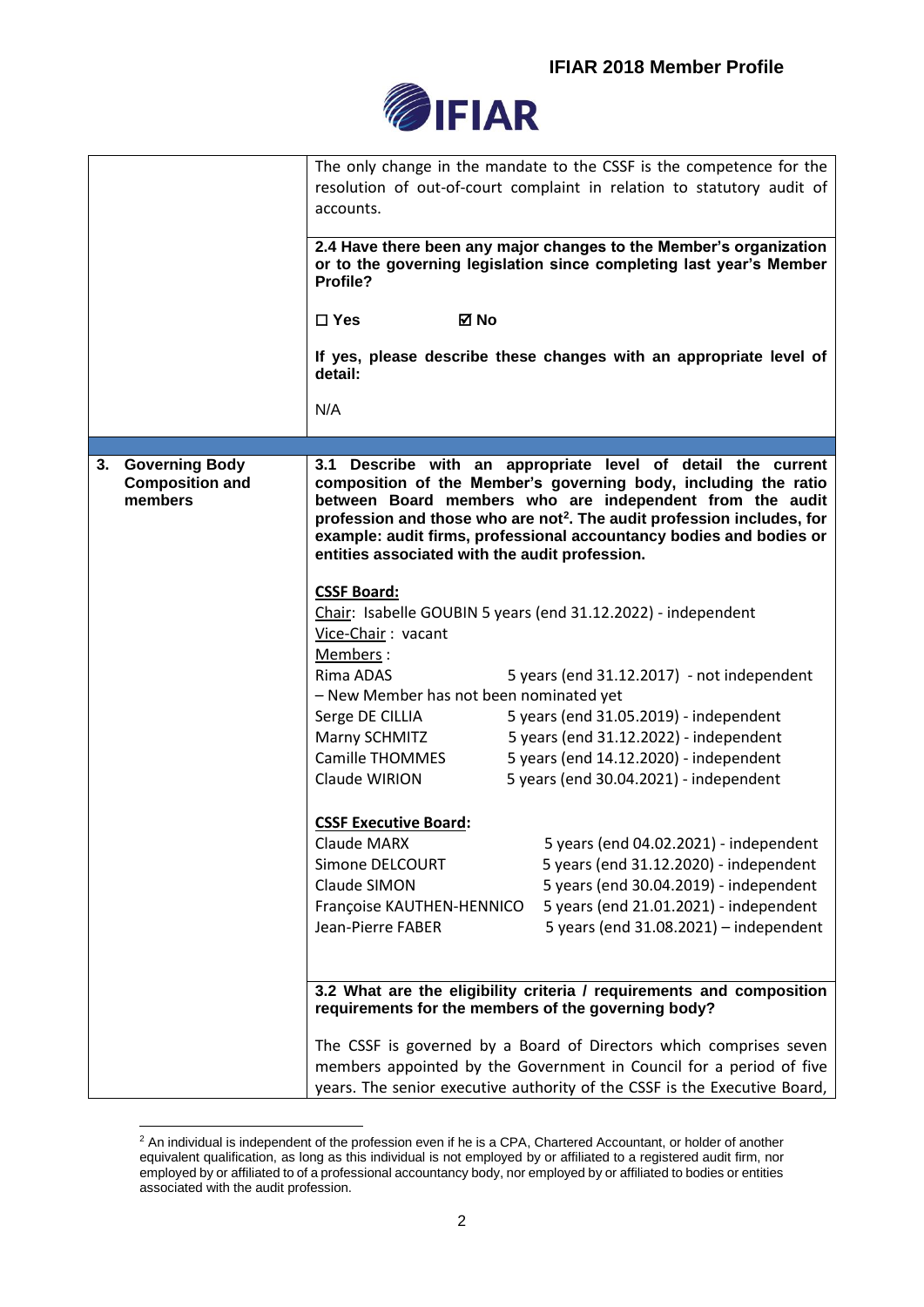

|                         | composed of a Director General and four Directors appointed by the Grand<br>Duke on the proposal of the Government in Council for a period of five<br>years. Members of the Executive Board have civil servant status and are<br>totally independent from the audit profession. In accordance with article<br>9 of the law of 23 December 1998 as amended, the Executive Board works<br>out measures and takes decisions it deems useful and necessary for the<br>fulfilment of the CSSF's mission and for its organisation.<br>3.3. Is each member of the governing body independent from the audit |
|-------------------------|------------------------------------------------------------------------------------------------------------------------------------------------------------------------------------------------------------------------------------------------------------------------------------------------------------------------------------------------------------------------------------------------------------------------------------------------------------------------------------------------------------------------------------------------------------------------------------------------------|
|                         | profession? The audit profession includes, for example: audit firms,<br>professional accountancy bodies and bodies or entities associated<br>with the audit profession.                                                                                                                                                                                                                                                                                                                                                                                                                              |
|                         | $\Box$ Yes<br>⊠ No                                                                                                                                                                                                                                                                                                                                                                                                                                                                                                                                                                                   |
|                         | 3.4 If the answer to question 3.3 is "No", is the majority of the members<br>of the governing body non-practitioner?                                                                                                                                                                                                                                                                                                                                                                                                                                                                                 |
|                         | <b>⊠</b> Yes<br>$\Box$ No                                                                                                                                                                                                                                                                                                                                                                                                                                                                                                                                                                            |
|                         | 3.5 If the answer to question 3.3 is "No", which safeguards are in place<br>to provide for the Member's overall independence from the audit<br>profession?                                                                                                                                                                                                                                                                                                                                                                                                                                           |
|                         | The members of the Executive Board are all non-practitioners.<br>Responsibilities of the non-executive Board members are very limited.                                                                                                                                                                                                                                                                                                                                                                                                                                                               |
|                         | 3.6 Is there a restriction or recusal process that is applicable to                                                                                                                                                                                                                                                                                                                                                                                                                                                                                                                                  |
|                         | members of the governing body of the Member who are current or<br>former auditors/practitioners?                                                                                                                                                                                                                                                                                                                                                                                                                                                                                                     |
|                         | $\Box$ Yes<br>⊠ No                                                                                                                                                                                                                                                                                                                                                                                                                                                                                                                                                                                   |
|                         | Does this include a "cooling-off" period for former auditors?                                                                                                                                                                                                                                                                                                                                                                                                                                                                                                                                        |
|                         | $\square$ Yes<br>⊠ No                                                                                                                                                                                                                                                                                                                                                                                                                                                                                                                                                                                |
|                         | If yes to either of the above, please describe:                                                                                                                                                                                                                                                                                                                                                                                                                                                                                                                                                      |
|                         | N/A<br>3.7 Other than the governing body, are members of the profession                                                                                                                                                                                                                                                                                                                                                                                                                                                                                                                              |
|                         | involved in the Member's organization (e.g., in a management or<br>inspection function)?                                                                                                                                                                                                                                                                                                                                                                                                                                                                                                             |
|                         | $\Box$ Yes<br>⊠ No                                                                                                                                                                                                                                                                                                                                                                                                                                                                                                                                                                                   |
|                         | If yes, please describe their role with an appropriate level of detail:                                                                                                                                                                                                                                                                                                                                                                                                                                                                                                                              |
|                         | N/A                                                                                                                                                                                                                                                                                                                                                                                                                                                                                                                                                                                                  |
|                         |                                                                                                                                                                                                                                                                                                                                                                                                                                                                                                                                                                                                      |
| 4. Funding Arrangements | 4.1 Describe the main funding arrangements of the Member, including<br>the setting and approval of the budget and the fees, if any:                                                                                                                                                                                                                                                                                                                                                                                                                                                                  |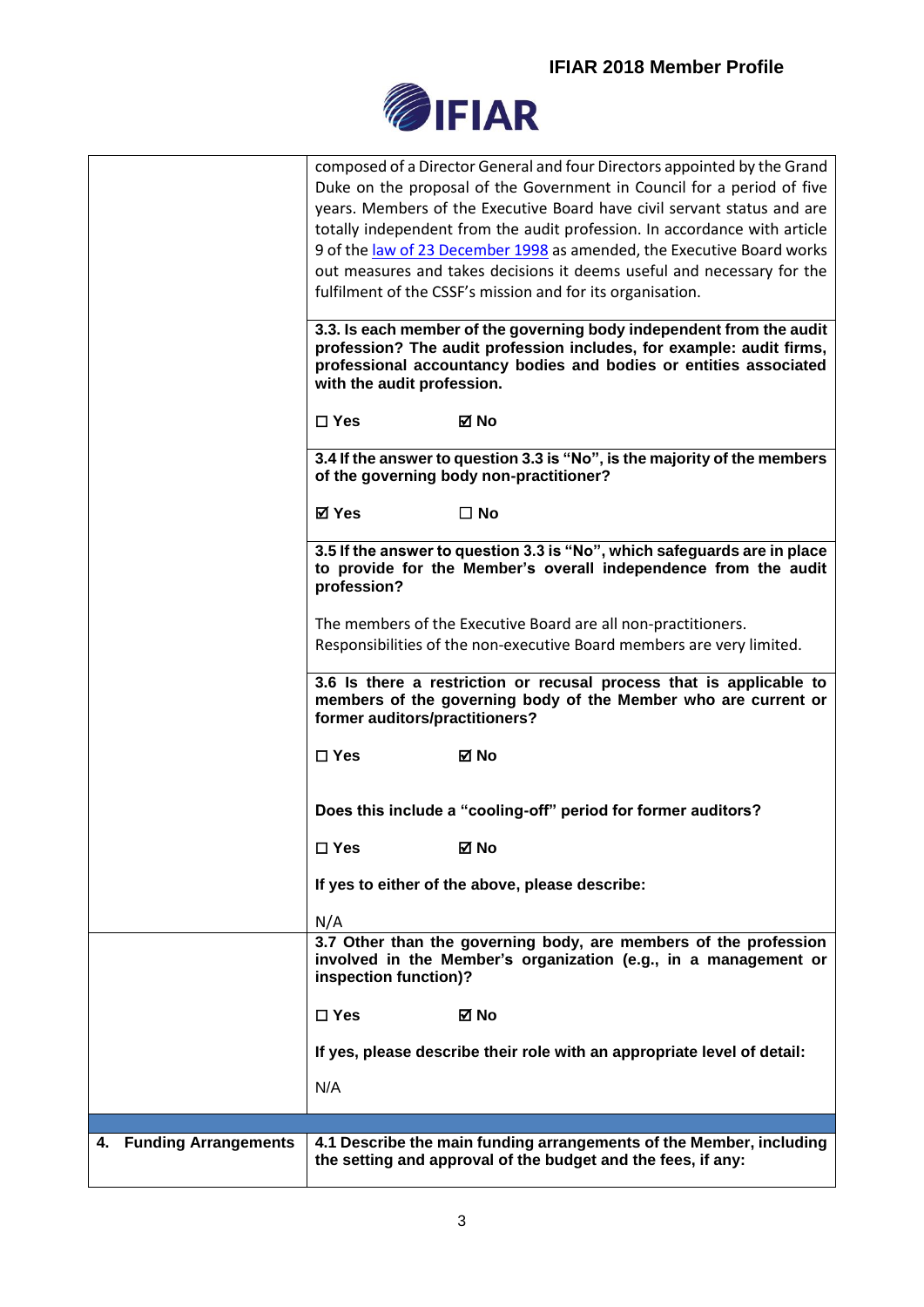## **IFIAR 2018 Member Profile**



|                                | The CSSF's core operating costs are currently funded by the population the<br>CSSF has under its supervision. Taxes received from the audit profession<br>represent less than 10% of the total taxes collected by the CSSF.                                                                                                                                          |
|--------------------------------|----------------------------------------------------------------------------------------------------------------------------------------------------------------------------------------------------------------------------------------------------------------------------------------------------------------------------------------------------------------------|
|                                |                                                                                                                                                                                                                                                                                                                                                                      |
|                                | 4.2 Is the funding free from undue influence by the profession?                                                                                                                                                                                                                                                                                                      |
|                                | $\square$ No<br>⊠ Yes                                                                                                                                                                                                                                                                                                                                                |
|                                | Please describe with an appropriate level of detail the safeguards in<br>place to prevent undue influence by the profession:                                                                                                                                                                                                                                         |
|                                | The CSSF is responsible as the public oversight authority for statutory<br>auditors and audit firms in Luxembourg, in addition, the CSSF acts<br>concurrently as the financial supervisory authority in Luxembourg where it<br>is responsible for the prudential supervision of credit institutions, stock<br>exchanges, and securities markets, among other duties. |
|                                | The CSSF is authorized to levy taxes on supervised persons and<br>undertakings to cover its staff, financial and operating costs. The Grand-<br>ducal Regulation of 21 December 2017 lays down the amounts applicable<br>and guarantees full financing of the operating costs.                                                                                       |
|                                | The CSSF is subject to the control of the Court of Auditors (Cour des<br>comptes) as to the appropriate use of the public financial participation it<br>receives.                                                                                                                                                                                                    |
|                                |                                                                                                                                                                                                                                                                                                                                                                      |
|                                |                                                                                                                                                                                                                                                                                                                                                                      |
| <b>Inspection System</b><br>5. | 5.1 Does the Member have the responsibility for recurring inspections<br>of audit firms undertaking audits of public interest entities (PIEs)?                                                                                                                                                                                                                       |
|                                | <b>⊠</b> Yes<br>$\square$ No                                                                                                                                                                                                                                                                                                                                         |
|                                | 5.2 Is this responsibility undertaken directly or through oversight of<br>inspection conducted by another organization?                                                                                                                                                                                                                                              |
|                                | <b>Ø</b> Directly<br>□ Through Oversight                                                                                                                                                                                                                                                                                                                             |
|                                | If through oversight of another organization, please describe with an<br>appropriate level of detail the other organization, its relation to the<br>Member, its role, and the arrangements for oversight:                                                                                                                                                            |
|                                | N/A                                                                                                                                                                                                                                                                                                                                                                  |
|                                | 5.3 Please describe<br>with an appropriate level of detail the<br>requirements and practices regarding the frequency of inspections:                                                                                                                                                                                                                                 |
|                                | PIEs audit firms are subject to quality inspection at least every three years<br>with the exception of the Big Four which are reviewed every year. Non-PIE<br>audit firms are reviewed at least every six years.                                                                                                                                                     |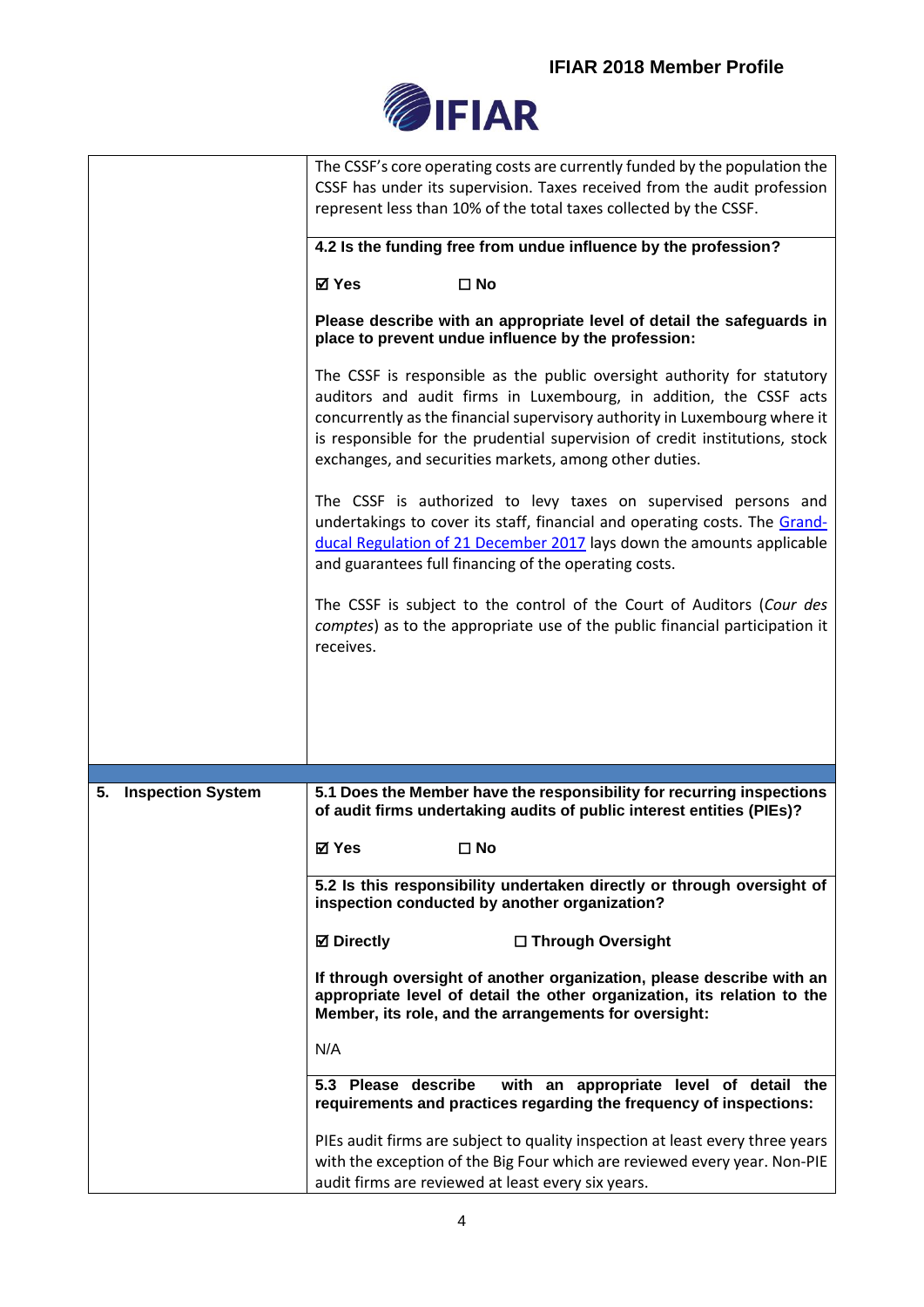

|    | 6. Audit and Financial<br><b>Market</b>             | 6.1 Provide the number of audit firms subject to inspections. Include<br>an indication of the number of public interest audits (PIEs) and other<br>audits that fall under the Member's oversight or mandate.                                                                                                                                                                                                                           |
|----|-----------------------------------------------------|----------------------------------------------------------------------------------------------------------------------------------------------------------------------------------------------------------------------------------------------------------------------------------------------------------------------------------------------------------------------------------------------------------------------------------------|
|    |                                                     | 55 audit firms are subject to inspections out of which 11 perform audit of<br>PIEs. As at December 31, 2017, there were an estimated 600 PIEs audits<br>and 9.500 statutory audits for non-PIEs.                                                                                                                                                                                                                                       |
|    |                                                     | 6.2 What are the sizes and market shares of each of the largest audit<br>firms in the Member's jurisdiction?                                                                                                                                                                                                                                                                                                                           |
|    |                                                     | E&Y<br>18%<br>Deloitte<br>14%<br><b>KPMG</b><br>22%<br><b>PWC</b><br>29%                                                                                                                                                                                                                                                                                                                                                               |
|    |                                                     |                                                                                                                                                                                                                                                                                                                                                                                                                                        |
| 7. | <b>Main Other</b><br><b>Responsibilities of the</b> | 7.1 Please indicate whether the Member has responsibility for tasks<br>other than Inspections within the area of Audit Oversight:                                                                                                                                                                                                                                                                                                      |
|    | Member within the area<br>of Audit Oversight        | <b>Ø Registration/Licensing</b><br>☑ Audit and/or Ethics Standard Setting<br>☑ Permanent Education of Auditors<br><b>⊠</b> Enforcement<br>$\Box$ Other:                                                                                                                                                                                                                                                                                |
|    |                                                     | 7.2 If the Member has the responsibility for Registration/Licensing,<br>please indicate whether this responsibility is undertaken directly or<br>through oversight of Registration/Licensing conducted by another<br>organization?                                                                                                                                                                                                     |
|    |                                                     | <b>⊠</b> Directly<br>□ Through Oversight                                                                                                                                                                                                                                                                                                                                                                                               |
|    |                                                     | If directly, please describe the responsibility with an appropriate level<br>of detail. If through oversight, please indicate the name of the other<br>organization and its composition (i.e. whether practitioners from the<br>audit profession are involved in decision-making). Also give a<br>description of the powers of the other organization and procedure<br>applied, as well as the role of the Member in these procedures. |
|    |                                                     | According to article 36.3.a of the Law of 23rd July 2016, the CSSF shall<br>assume responsibility:<br>(a) for the granting of the title of 'réviseur d'entreprises (statutory auditor)'                                                                                                                                                                                                                                                |
|    |                                                     | and 'cabinet de révision (audit firm)' in accordance with Article 3 of this<br>Law;<br>(b) for the approval and registration of réviseurs d'entreprises agréés                                                                                                                                                                                                                                                                         |
|    |                                                     | (approved statutory auditors) and cabinets de révision agréés (approved<br>audit firms) in accordance with Articles 5 and 12 of this Law;                                                                                                                                                                                                                                                                                              |
|    |                                                     | (c) for the registration of audit firm approved in another Member state in<br>accordance with article 6 of this law                                                                                                                                                                                                                                                                                                                    |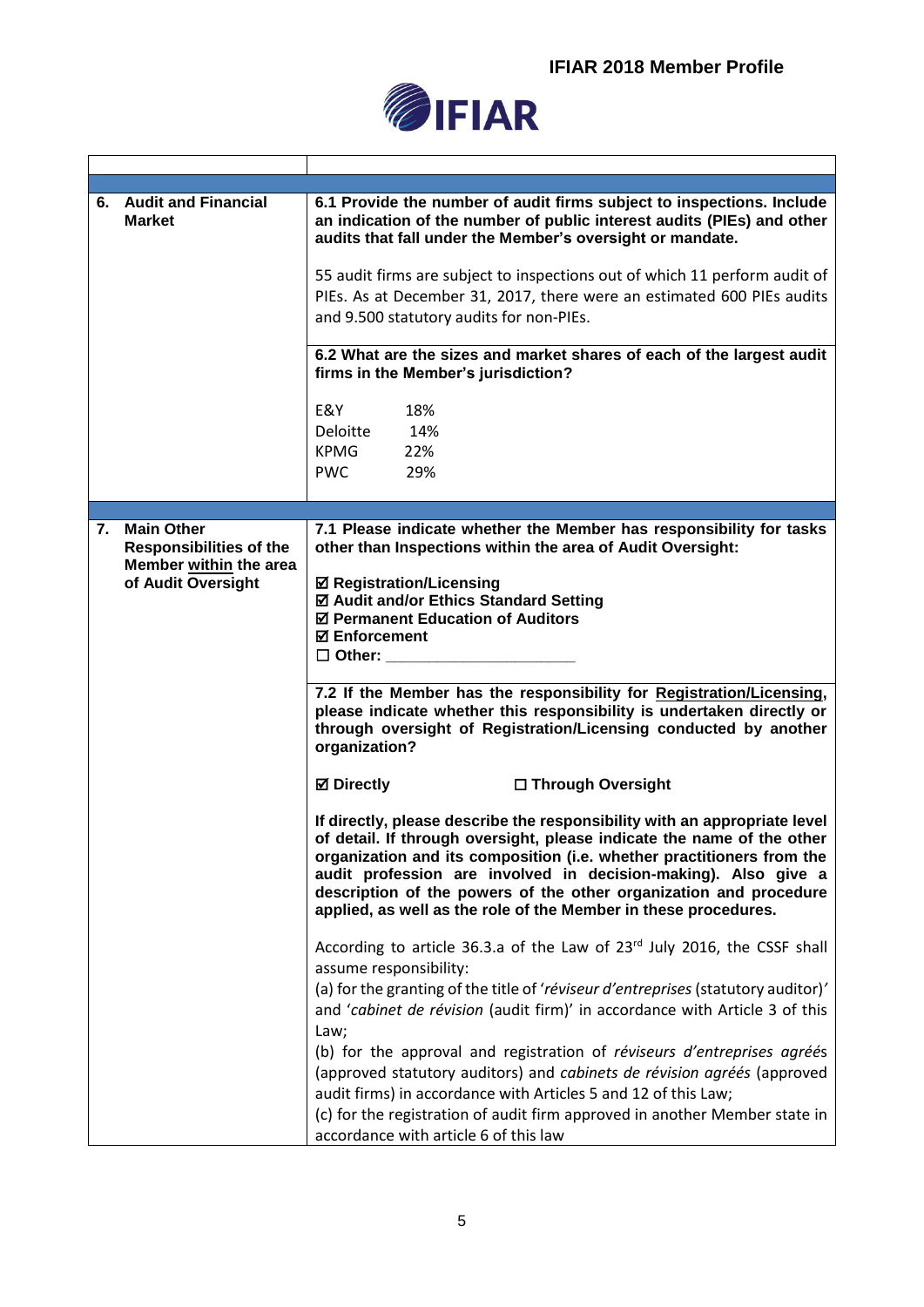

| (d) for the registration and public oversight of third-country auditors and                                                             |
|-----------------------------------------------------------------------------------------------------------------------------------------|
| third-country audit entities in accordance with Articles 57 and 58 of this                                                              |
| Law;                                                                                                                                    |
|                                                                                                                                         |
|                                                                                                                                         |
| 7.3 If the Member has the responsibility for Audit and/or Ethics<br>Standard Setting, please indicate whether this responsibility is    |
| undertaken directly or through oversight of Audit and/or Ethics                                                                         |
| <b>Standard Setting conducted by another organization?</b>                                                                              |
| <b>Ø</b> Directly<br>□ Through Oversight                                                                                                |
| If directly, please describe the responsibility with an appropriate level                                                               |
| of detail. If through oversight, please indicate the name of the other                                                                  |
| organization and its composition (i.e. whether practitioners from the<br>audit profession are involved in decision-making). Also give a |
| description of the powers of the other organization and procedures                                                                      |
| applied, as well as the role of the Member in these procedures.                                                                         |
| According to article 36.3.b of the Law of $23^{rd}$ July 2016, the CSSF shall                                                           |
| assume responsibility:                                                                                                                  |
| (a) for the adoption of auditing standards in the area of the activities                                                                |
| referred to in Article 1(6) in accordance with Article 33(2) of this Law;                                                               |
| (b) for the adoption of standards of professional ethics and standards                                                                  |
| relating to the internal quality control of cabinets de révision agréés<br>(approved audit firms);                                      |
|                                                                                                                                         |
| 7.4 If the Member has the responsibility for Permanent Education of                                                                     |
| Auditors, please indicate whether this responsibility is undertaken                                                                     |
| directly or through oversight of Permanent Education of Auditors<br>conducted by another organization?                                  |
| <b>Ø</b> Directly<br>□ Through Oversight                                                                                                |
| If directly, please describe the responsibility with an appropriate level                                                               |
| of detail. If through oversight, please indicate the name of the other                                                                  |
| organization and its composition (i.e. whether practitioners from the<br>audit profession are involved in decision-making). Also give a |
| description of the powers of the other organization and procedures                                                                      |
| applied, as well as the role of the Member in these procedures.                                                                         |
| According to article 36.3.c of the Law of 23rd July 2016, the CSSF shall                                                                |
| assume responsibility for the continuing education defined in article 10 of                                                             |
| this law.                                                                                                                               |
| The CSSF has issued a regulation that specify the criteria that the                                                                     |
| programmes of continuing education must satisfy in order to be taken into                                                               |
| account for the purposes of the application of this Law.                                                                                |
| Failure to respect the continuing education requirements shall constitute                                                               |
| a disciplinary offence, which may give rise to the sanctions mentioned in                                                               |
| Articles 43 and 78 of this Law.                                                                                                         |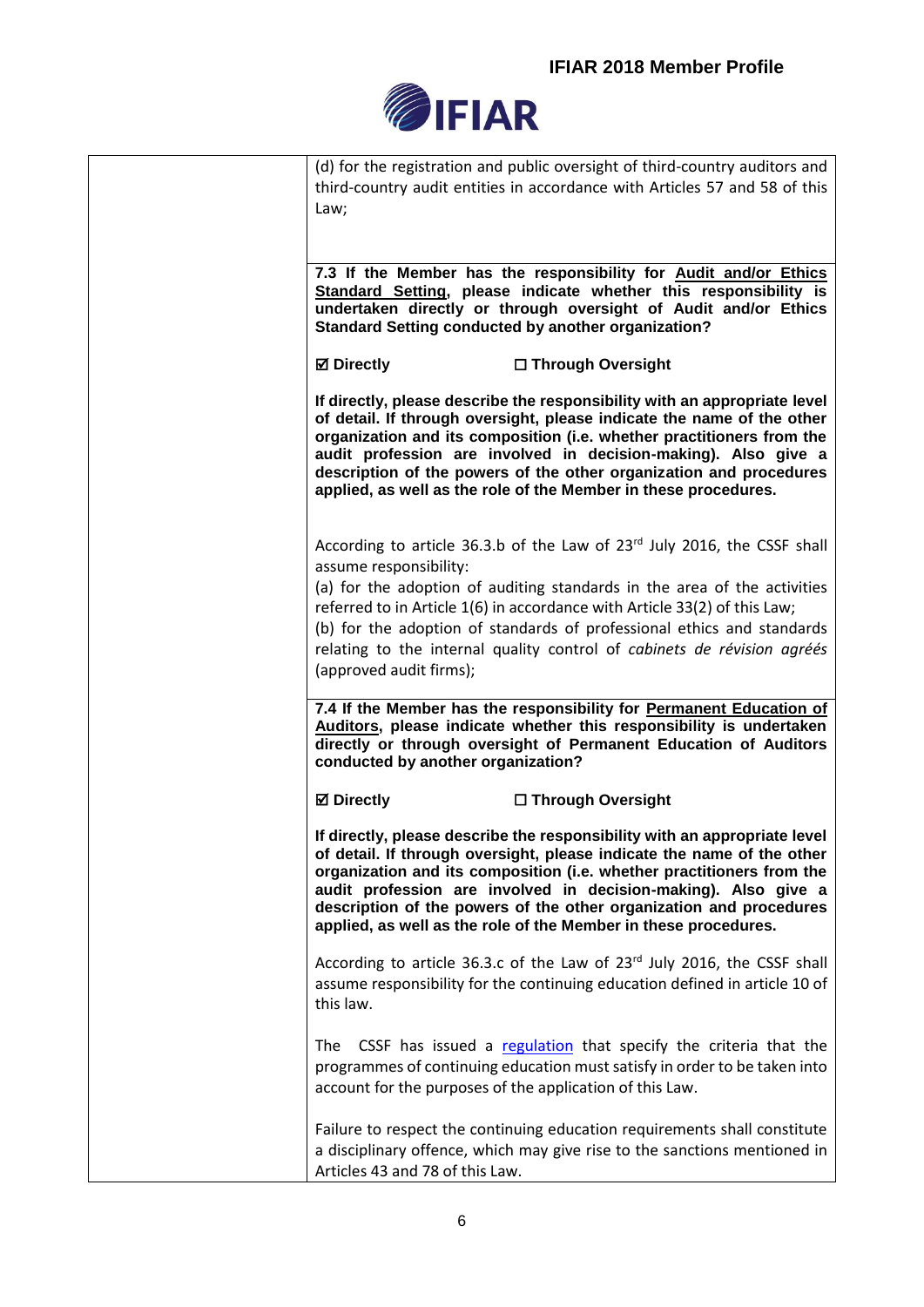٦



Τ

 $\Gamma$ 

| 7.5 If the Member has the responsibility for <b>Enforcement</b> , please<br>indicate whether this responsibility is undertaken directly or through<br>referral to other organization(s)?                                                                                                                                                                                                                                                                                                                                                                                                                                                                                                                                                                                                                                                                                                                                                                                                                   |
|------------------------------------------------------------------------------------------------------------------------------------------------------------------------------------------------------------------------------------------------------------------------------------------------------------------------------------------------------------------------------------------------------------------------------------------------------------------------------------------------------------------------------------------------------------------------------------------------------------------------------------------------------------------------------------------------------------------------------------------------------------------------------------------------------------------------------------------------------------------------------------------------------------------------------------------------------------------------------------------------------------|
| <b>Ø</b> Directly<br>□ Through Referral                                                                                                                                                                                                                                                                                                                                                                                                                                                                                                                                                                                                                                                                                                                                                                                                                                                                                                                                                                    |
| If through referral, please indicate the name of the other organization<br>and its composition (i.e. whether practitioners from the audit<br>profession are involved in decision-making). Also give a description<br>of the enforcement powers of the other organization and procedures<br>applied, as well as the role of the Member in these procedures.                                                                                                                                                                                                                                                                                                                                                                                                                                                                                                                                                                                                                                                 |
| According to article 36.3.e of the Law of 23 <sup>rd</sup> July 2016, the CSSF shall<br>assume responsibility for the exercise of the power to impose sanctions<br>and administrative measures:                                                                                                                                                                                                                                                                                                                                                                                                                                                                                                                                                                                                                                                                                                                                                                                                            |
| The CSSF shall impose sanctions or administrative measures mentioned<br>under paragraph 1 toward "réviseurs d'entreprises agréés" (approved<br>statutory auditors), approved audit firms or audit firms which have:                                                                                                                                                                                                                                                                                                                                                                                                                                                                                                                                                                                                                                                                                                                                                                                        |
| (a) committed an infringement of the legal or EU regulation 537/2014<br>requirements or their applicative measures;<br>(b) committed professional misconduct and negligence;<br>(c) conducted themselves contrary to professional scrupulousness<br>and dignity and in breach of honor and integrity;<br>(d) refused to provide documents or other information requested,<br>needed by the CSSF for the purpose of the application of this law<br>and the regulation 537/2014;<br>(e) provided documents or other information that prove to be<br>incomplete, inaccurate or false;<br>(f) impeded the exercise of the CSSF's powers of inspection and<br>investigation;<br>(g) not published on their website within four months of the end of<br>each accounting year the transparency report prescribed by Article<br>13 of the regulation 537/2014;<br>(h) not complied with the injunctions of the CSSF or accompanying<br>measures pronounced according to paragraph 2, point a) or of<br>article 42. |
| In case of infringements to this law or to the regulation 537/2014, the CSSF<br>may pronounce a temporary prohibition of up to three years' duration,<br>banning a member of an audit firm or a member of an administrative or<br>management body of a public-interest entity from exercising functions in<br>audit firms or public-interest entities.                                                                                                                                                                                                                                                                                                                                                                                                                                                                                                                                                                                                                                                     |